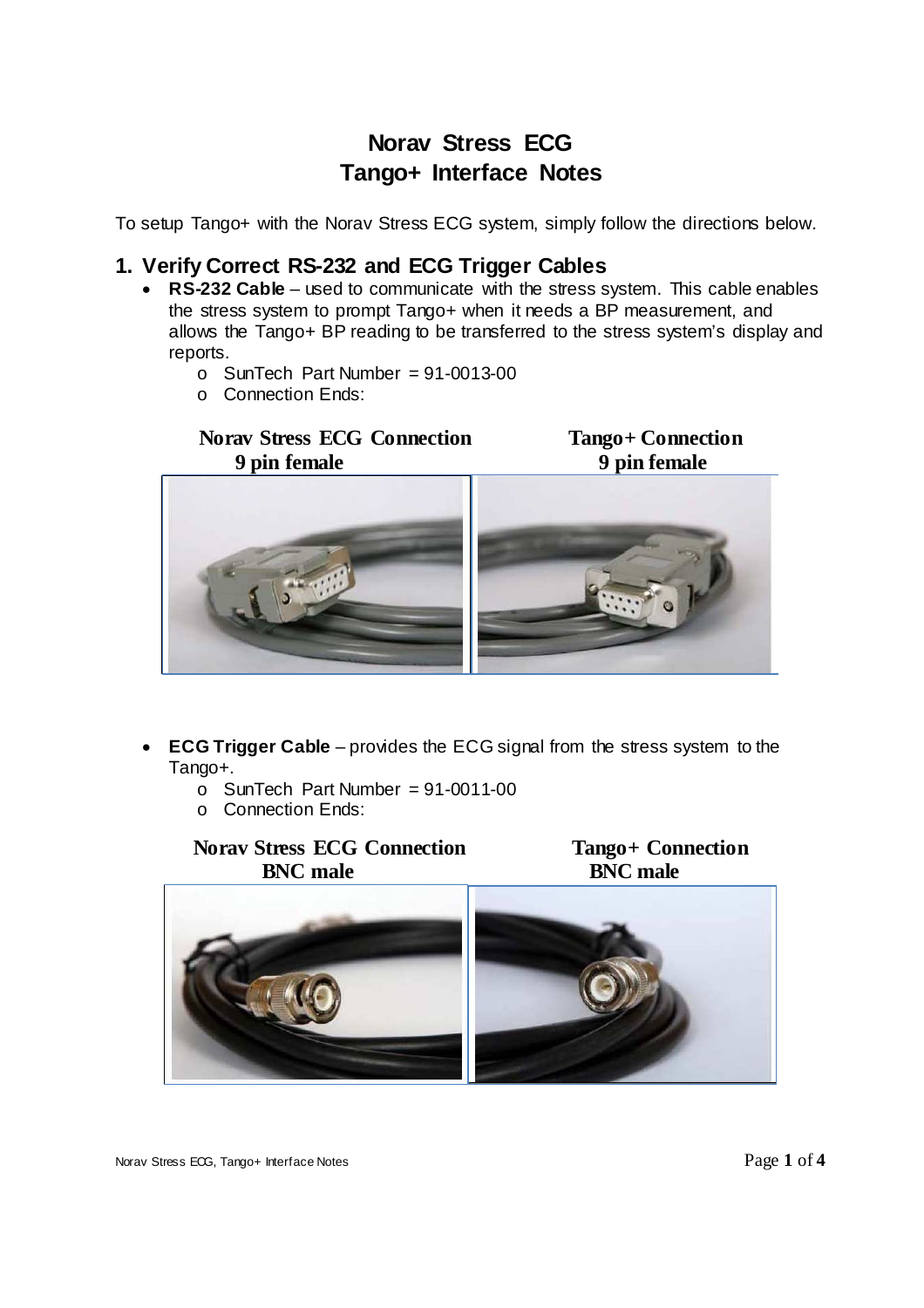Tango+ Monitor **RS-232 Connection** Part #91-0013-00 **ECG** Trigger **Connection** Part #91-0011-00

## **2. Connect the RS-232 Cable**

From: the RS-232 connection on the rear panel of the Tango+. To: a COM port on the back of the stress system PC.

## **3. Connect the ECG Trigger Cable**

From: the BNC External ECG connection on the rear panel of the Tango+. To: the BNC connection on the Norav Stress ECG.

## **4. Tango+ Monitor Setup**

- a. When the operating screen is displayed, press the **SELECT** button 2 times. This will bring up the **MAIN MENU** screen.
- b. Using the UP or DOWN arrows, highlight **MONITOR SET UP** and press the **SELECT** button.
- c. Using the UP or DOWN arrows, highlight **STRESS SYSTEM** and press the **SELECT** button.
- d. Using the UP or DOWN arrows, scroll through the list until **CUSTOM** is highlighted and press the **SELECT** button to confirm the choice.
- e. With **PROTOCOL** highlighted, press the **SELECT** button.
- f. Using the UP or DOWN arrows, scroll through the list until **SUNTECH** is highlighted and press the **SELECT** button to confirm the choice.
- g. Press the DOWN arrow to highlight **ECG Trigger**, and press the **SELECT** button.
- h. Using the UP or DOWN arrows, scroll through the list until **DIGITAL** is highlighted and press the **SELECT** button to confirm the choice.
- i. Using the UP or DOWN arrows, select **EXIT** twice to return to the operating screen.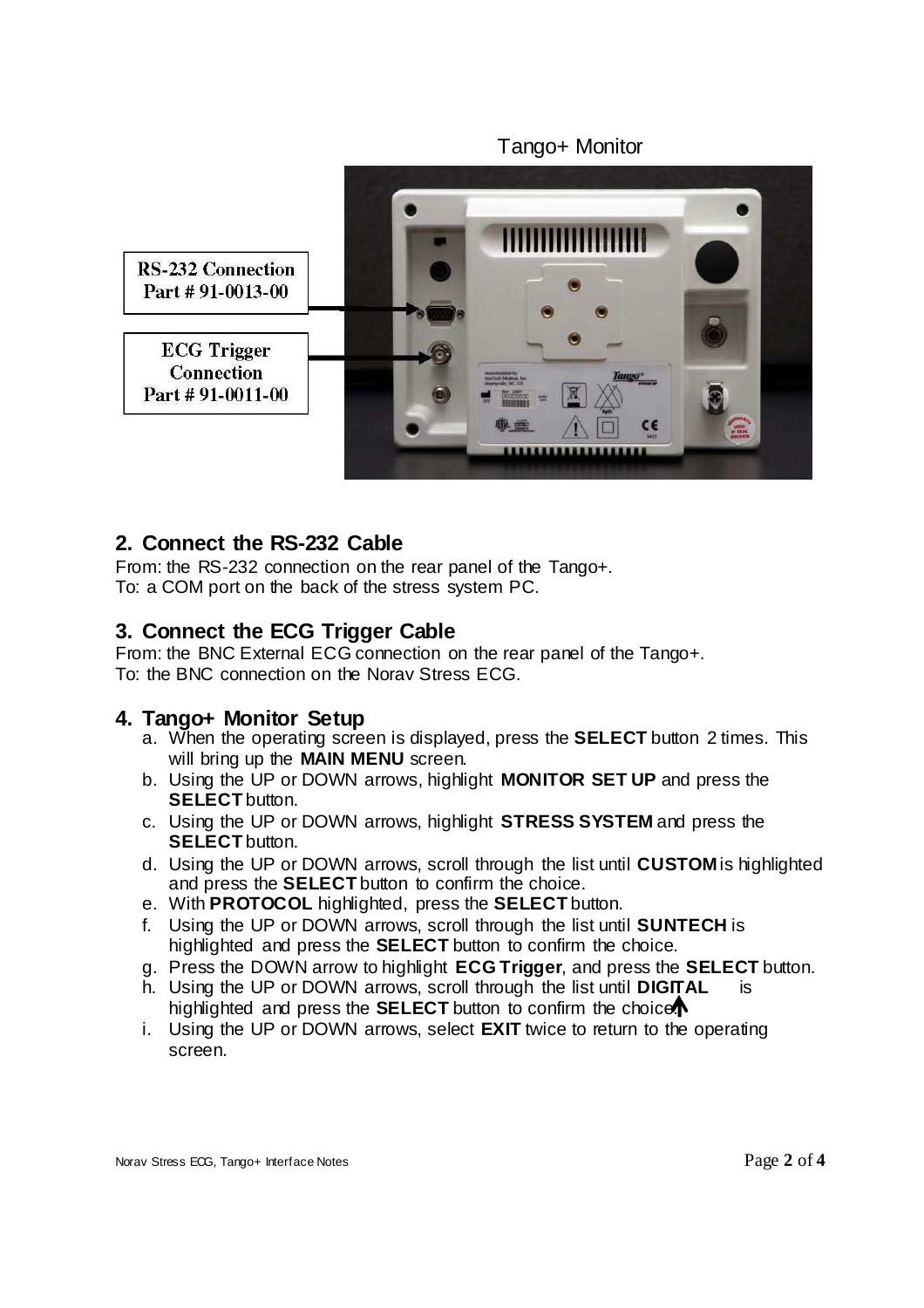# **5. Norav Stress ECG System Setup**

- a. In the Stress ECG software, go to **Setup -> Environment**
- b. Open the **Automatic BP COM Port** scroll box and choose the communications port to which you connected the RS-232 cable in Step 2.
- c. Check **Measure BP by automatic device** option.
- d. Click **Advance** header, select **R-wave Trigger/Rising** option on **USB** frame.
- e. Click **OK** to close the Setup dialog.
- f. To check functionality, start a new stress test and when you click the **Measure BP**  option under the **Test** main menu, the Tango+ will take a measurement.

### **FAQs for Tango+**

### **Q. The Tango+ displays a status message. What does it mean and what do I do?**

**A.** See the Quick Set-Up guide (that is attached to your Tango+) or the Troubleshooting section in your User's Guide for details on the Status Message and solution.

#### **Q. The Tango+ monitor returns results of 0/0 after blood pressure measurements. What do I need to do to get a BP reading?**

**A.** There are certain noisy conditions where the Tango+ cannot accurately measure BP. When the Tango+ encounters these situations, it returns a reading of 0/0. Placement of the microphone attached to the cuff is critical for reliable operation of the Tango+. Follow the instructions in the **Cuff Tutorial** (located on the SunTech Medical website under

Products**->** Tango+) for correct microphone placement. Follow steps 1 and 2 in Conducting the Stress Test in the User's Guide to provide the best conditions to obtain a measurement.

#### **Q. Can I use a heart rate or blood pressure simulator to test whether the Tango+ is working correctly with my stress system?**

**A.** You cannot use a heart rate or blood pressure simulator to test whether the Tango+ is working with your stress system. The Tango+ monitor requires that the ECG signal and the Korotkoff sounds, collected by the microphone in the cuff, originate from the same source, meaning the patient.

#### **Q. I cannot clearly see the Tango+ display. How do I fix this?**

**A.** If you cannot clearly read Tango+, you can adjust the contrast of the display by following these steps:

- 1. When the operating screen is displayed, press the **SELECT** button 2 times. This will bring up the **MAIN MENU** screen.
- 2. Using the UP or DOWN arrows, highlight **MONITOR SET UP** and press the **SELECT** button.
- 3. Using the UP or DOWN arrows, highlight **CONTRAST** and press the **SELECT**  button.
- 4. Using the UP or DOWN arrows, modify the contrast of the screen. When you are finished, and press the **SELECT** button to confirm the choice.
- 5. Using the UP or DOWN arrows, select **EXIT** twice to return to the operating screen.